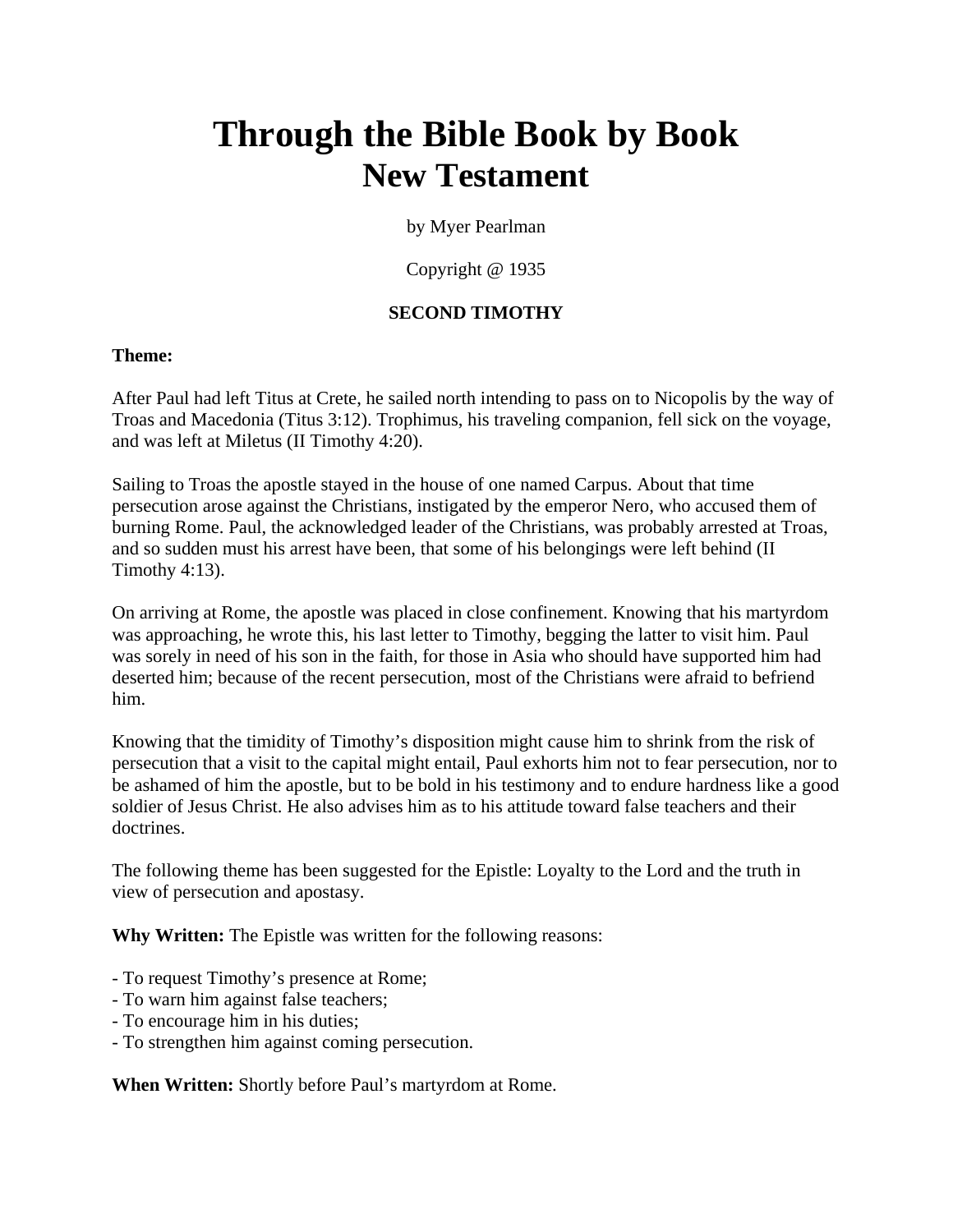**Contents:**

**I. Introduction**. 1:1-5. **II. Exhortations in View of coming Suffering and Persecution**. 1:6 to 2:13. **III. Exhortations in View of Present Apostasy**. 2:14-26. **IV. Exhortations in View of Future Apostasy**. 3:1 to 4:8. **V. Conclusion**. 4:9-22.

# **I. Introduction**. 1:1-5.

The following are the contents of the introduction:

1. Paul's calling - an apostle appointed by God's will to proclaim the promise of life centered in Christ. v. 1.

2. Paul's greeting to Timothy. v. 2.

3. Paul's ceaseless prayer for him. v. 3.

4. Paul's desire to see him again, remembering Timothy's tears at their last parting. v. 4.

5. Paul's memories - the unfeigned faith of Timothy, a faith that first had its home in the heart of his mother and grandmother. v. 5.

### **II. Exhortations in View of coming Suffering and Persecution**. Chs. 1:6 to 2:13.

Paul exhorts Timothy-

1. To stir up - *kindle into a living flame* - the gift of God which was bestowed upon him at his ordination, and to put away the spirit of cowardice as inconsistent with the spirit of that gift (vv. 6, 7).

2. To be bold in the face of persecution. vv.9-11.

3. To hold fast the trust committed to him by the power of the indwelling Spirit. vv. 13, 14.

4. To recognize the attitude that believers were taking toward the apostle:

(a) Some like those of Asia, were forsaking him. v. 15.

(b) Others like Onesiphorus were supporting him. vv. 16-18.

5. To be strong in the power of God's grace. 2:1.

6. To commit to others the instructions he had received from Paul. 2:2.

7. To be ready to face hardship -

(a) Like a soldier, yielding whole-hearted service. vv. 3,4.

(b) Like an athlete, abiding by the rules of the game. v.5.

(c) Like a farmer, receiving the reward of patient toil. vv. 6, 7.

8. To remember two facts: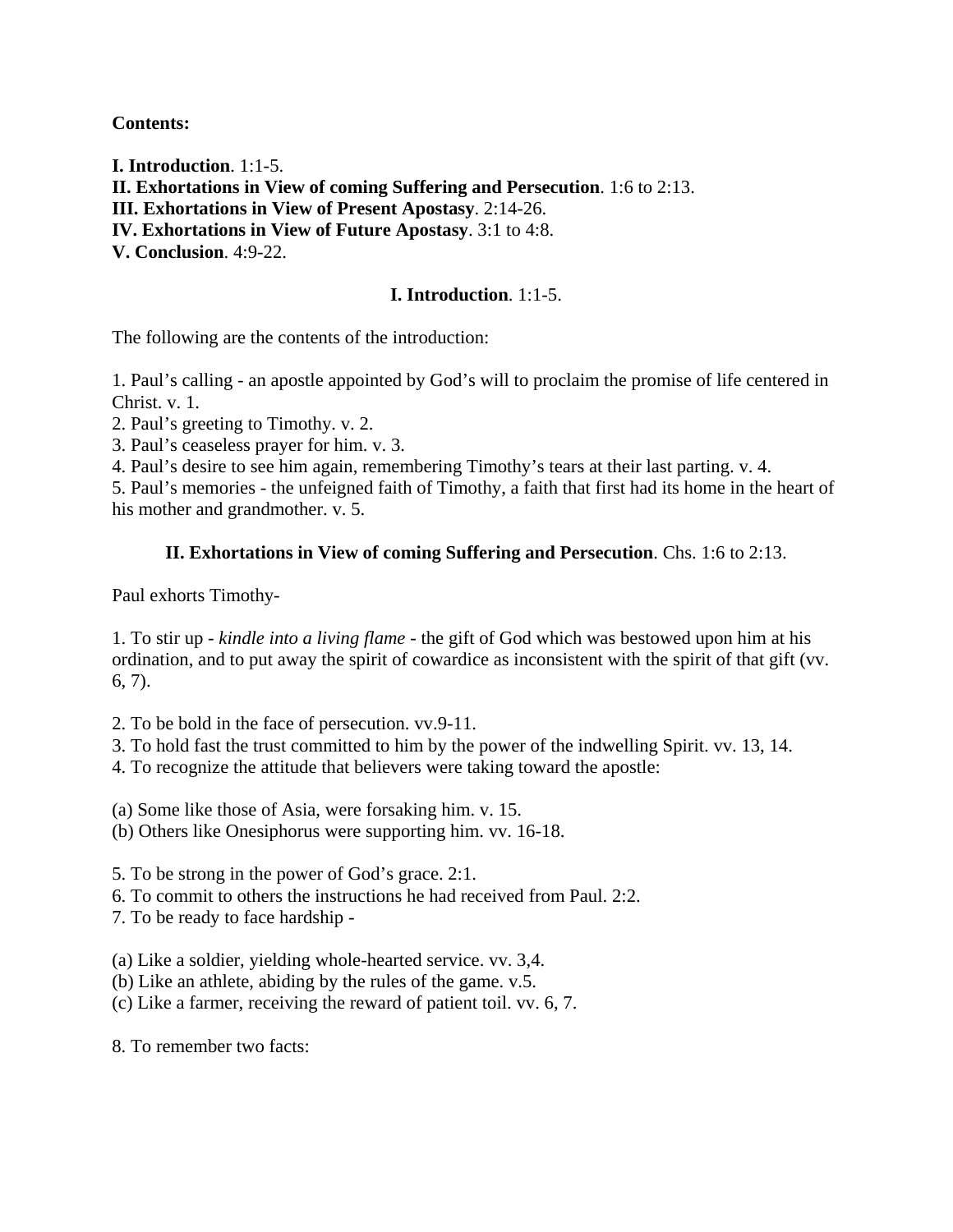(a) The gospel of the risen Christ which enables Paul to endure suffering for the elects' sake. vv. 8-10.

(b) The faithful saying - to suffer with Christ is to reign with Him; to deny Him is to suffer loss. vv. 11-13.

# **III. Exhortations in View of Present Apostasy**. Ch. 2:14-26.

Timothy is exhorted:

1. To urge Christians to avoid idle discussions. 2:14.

2. To be a true teacher of the Word of God, avoiding the empty, irreverent talk of false teachers. vv. 15-21.

3. To flee, not only evil doctrine, but also evil living; to follow, not only true doctrine, but also true living. v. 22.

4. To avoid foolish and superficial speculations that cause contentions, and which hinder the work of a preacher. vv. 24-26.

### **IV. Exhortations in View of Future Apostasy**. Chs. 3:1 to 4:8.

Timothy is exhorted:

1. To avoid false teachers, for -

(a) In the future there will arise an empty profession of religion, combining an utter lack of power with a low moral standard. 3:1-5.

(b) The ministers of this religion will be characterized by their lack of principle and opposition to the truth. vv. 6-9.

2. To abide loyally by his convictions, remembering:

(a) The lesson that suffering is the Christian's lot in this world, as illustrated by Paul's example. vv. 11-13.

(b) The lessons learned from Paul's holy life. vv. 10, 14.

(c) The lessons he has learned from the Holy Scriptures. vv. 16, 17.

3. To do his full duty as an evangelist, preaching the Word with tireless patience, adapting his teaching to every capacity, preaching, pleading, and reproving, whether the opportunities seem favorable or unfavorable (4:1,2).

He is to do this for two reasons:

(a) The people in the future, will grow impatient of sound teaching and reject it. vv. 3, 4. (b) Paul's ministry is about to close; he is trusting Timothy to continue his work as far as he is able. vv. 5, 6.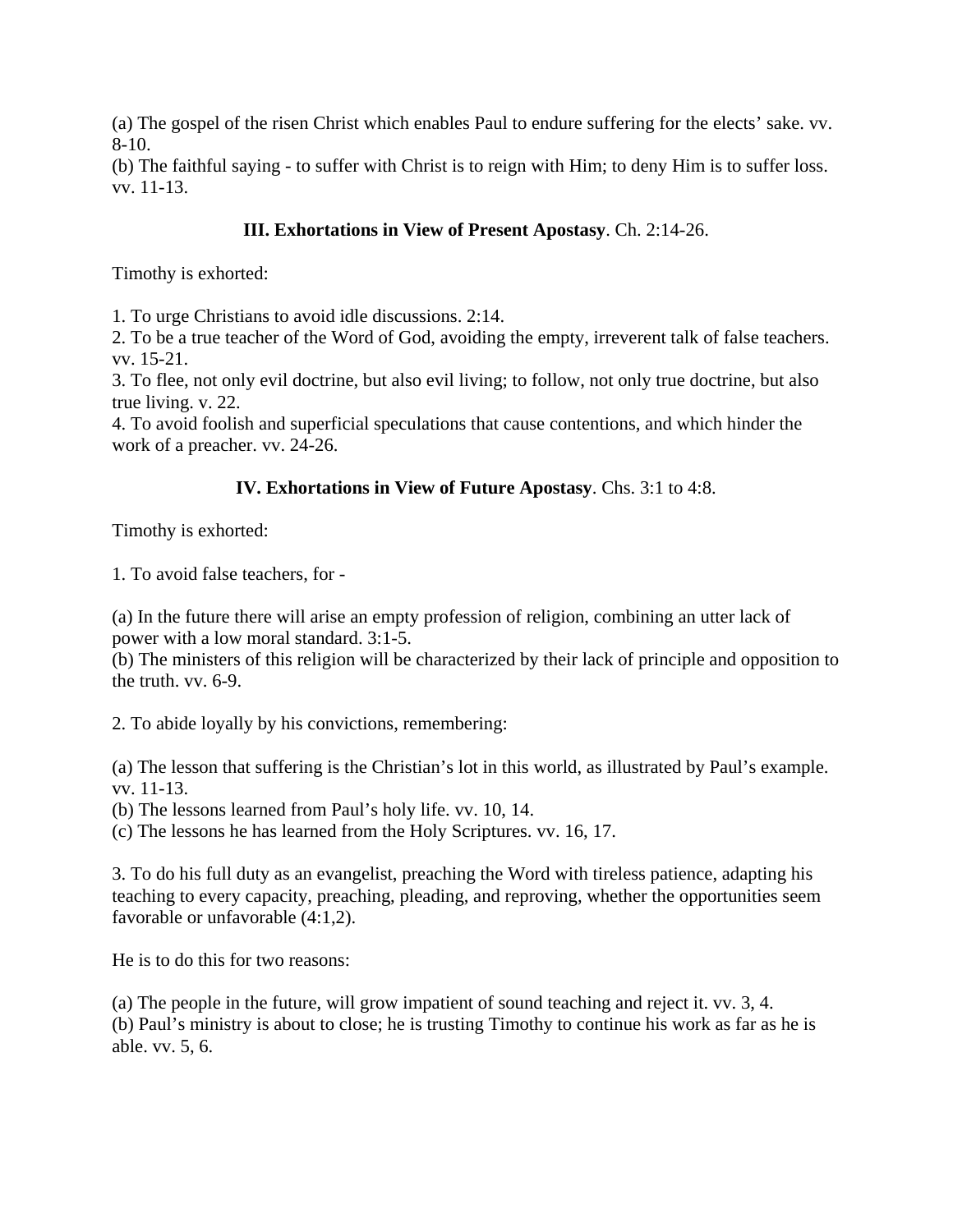### **V. Conclusion. 4:9-22.**

1. An urgent request (4:9, 10). Like the message of an aged and dying father to his only son, comes Paul's request to Timothy, "**Do thy diligence to come shortly unto me**" (v. 9). The apostle is lonely. Demas has forsaken him; the others are absent on various missions; only Luke is with him.

2. Special instructions. 4:11-13.

(a) Timothy is to bring Mark, who had proved himself worthy of the apostle's confidence. v. 11. (b) Timothy was to bring his cloak, books and parchments (v. 13).

The apostle must have been in a fireless cell, and facing a cold winter. "The pathos of Paul's position is vivified by quoting from a letter of William Tyndale (an English translator of the Scriptures, who was martyred in the sixteenth century) when he was in prison for Christ's sake in the damp cells of Vivoorde, 'I entreat your Lordship,' he wrote, 'and that by the Lord Jesus, that if I must remain here for the winter, you would beg the commissary to be so kind as to send me, from the things of mine which he hath, a warmer cap. I feel the cold painfully in my head. Also a warmer cloak, for the one I have is very thin. Also some cloth to patch my leggings. My overcoat is worn out, my shirts even are worn out. He has a woolen shirt of mine if he will send it. But most of all, I entreat and implore your kindness to do your best with the commissary to be as good as to send me my Hebrew Bible, grammar and vocabulary, that I may spend my time in that pursuit."

- Percy G. Parker.

3. A bitter opponent (vv. 14, 15). Timothy is warned against Alexander, perhaps one who had testified against Paul in court.

4. Paul's trial and first defense (vv. 16, 17).

Paul's second imprisonment was more rigorous than his first.

- During the first imprisonment he had his own hired house; during the second, he was kept in close confinement.

- During the first he was surrounded by his friends; during the second, he was almost alone.

- In the first he was expecting a speedy release; in the second, he was looking forward to death.

He was evidently arraigned on a serious charge, probably that of being one of the chief instigators of the burning of Rome.

"This alteration in the treatment of Paul exactly corresponds with that which the history of the times would have led us to expect. We have concluded that his liberation took place early in A.D. 63; he was therefore far distant from Rome when the first imperial persecution of Christianity broke out, in consequence of the great fire in the following year . . .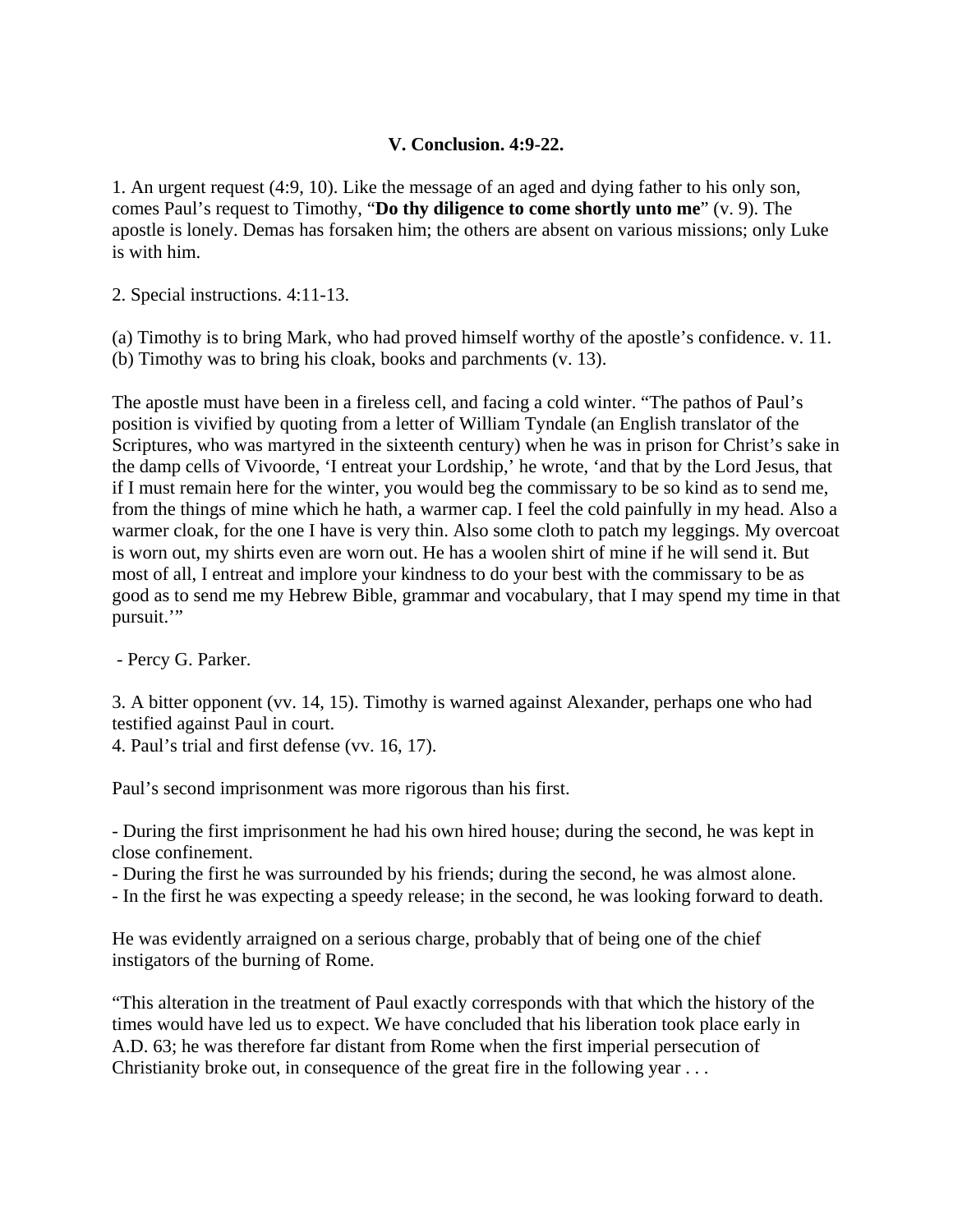When the alarm and indignation of the people were excited by the tremendous ruin of the conflagration which burnt down almost half of the city, it answered the purpose of Nero (who was accused of causing the fire) to avert the rage of the populace from himself to the already hated votaries of a new religion.

"Tacitus, a Roman historian, describes the success of this expedient, and relates the sufferings of the Christian martyrs, who were put to death with circumstances of the most aggravated cruelty. Some were crucified; some disguised in the robes of beasts, and hunted to death with dogs; some were wrapped with ropes impregnated with inflammable materials, and set on fire at night, that they might serve to illuminate the circus of the Vatican and the gardens of Nero, where this diabolical monster exhibited the agonies of his victims to the public, and gloated over them himself, mixing among the spectators in the costume of a charioteer.

"Brutalized as the Romans were by the spectacle of human combats in the amphitheater, and hardened by popular prejudice against the 'atheistical' sect, yet the tortures of the victims excited their compassion. 'A very great multitude,' as Tacitus informs us, perished in this manner; and it appears from his statement that the mere fact of professing Christianity was sufficient to justify their execution; the whole body of Christians being considered involved in the crime of firing the city. This, however, was in the first excitement which followed the fire; and even then, but few among those who perished were Roman citizens. Since that time, some years had passed, and now a decent respect would be paid to the forms of law in dealing with one, who, like Paul, possessed the privilege of citizenship. Yet we can understand that a leader of so abhorred a sect would be subjected to severe punishment.

"We have an account of the first hearing of Paul's cause from his own pen. '**At my first answer no man stood with me, but all men forsook me: I pray God that it may not be laid to their charge. Notwithstanding the Lord stood with me, and strengthened me; that by me the preaching might be fully known, and that all the Gentiles might hear: and I was delivered out of the mouth of the lion**' (II Timothy 4:16-17).

"We see from this statement that it was dangerous even to appear in public as the friend or adviser of the apostle. No advocate would venture to plead his cause, no 'Procurator' to aid him in arranging the evidence, no 'patronus' to appear as his supporter and to deprecate, according to ancient usage, the sentence. But he had a more powerful Intercessor and a wiser Advocate, who could never leave him nor forsake him. The Lord Jesus was always near him, but now was felt visibly present in the hour of need . . . From the above description we can realize in some measure the external features of his trial. He evidently intimates that he spoke before a crowded audience, so that all the Gentiles might hear; and this corresponds to the supposition, which historically we should be led to make, that he was tried in one of those great basilicas which stood in the Forum . . . The basilicas were rectangular buildings of great size, so that a vast multitude of spectators was always present at any trial which excited public interest. Before such an audience it was that Paul was called to speak in his defense. His earthly friends had deserted him, but His heavenly Friend stood by him. He was strengthened by the power of Christ's Spirit and pleaded the cause not of himself only, but of the gospel.